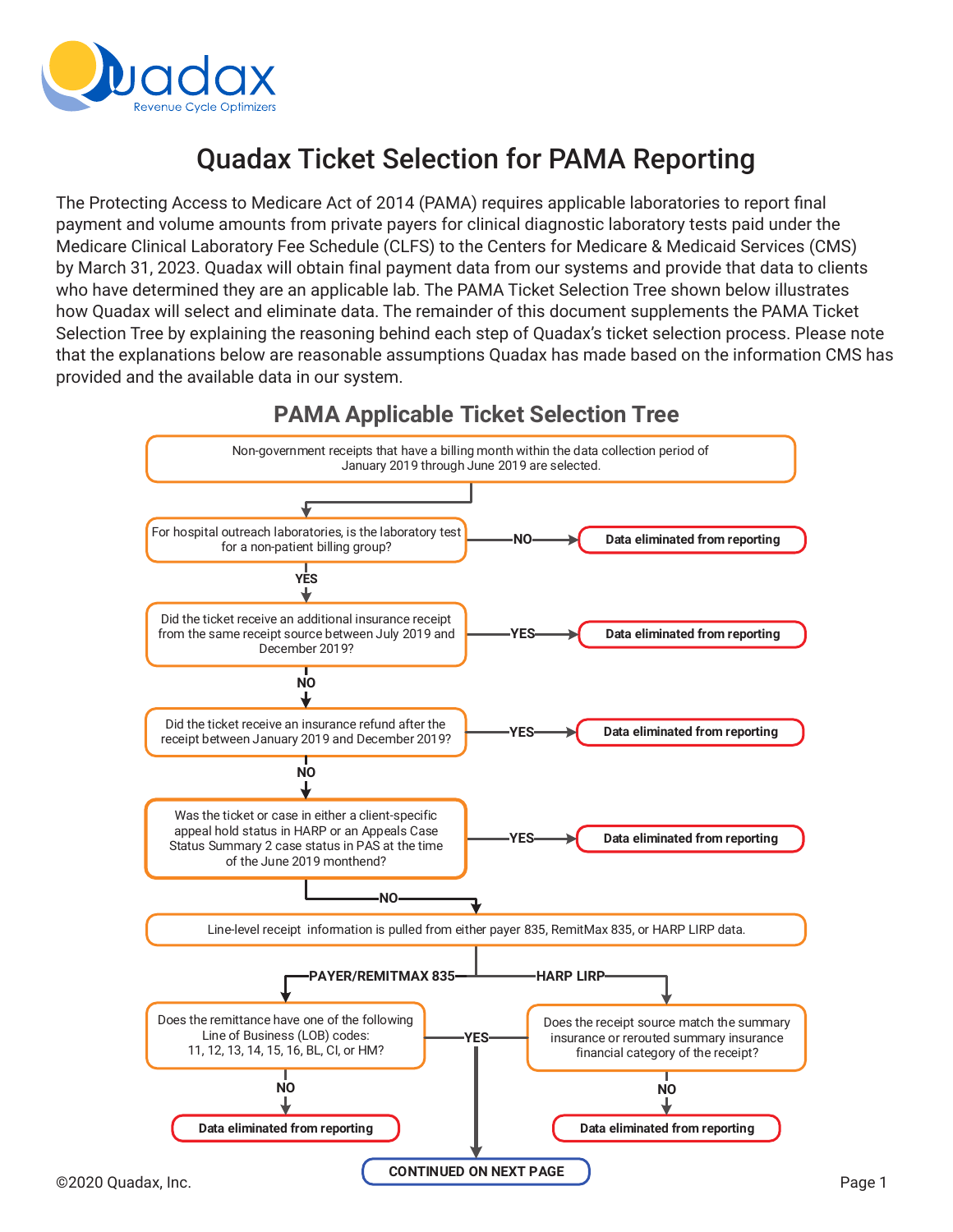

Non-government receipts that have a billing month within the data collection period of January 2019 through June 2019 are selected.

The initial selection of the population of tickets that might have final payments within the data collection period is based on receipts posted within that period. Applicable laboratories are only required to report final payment amounts from private payers, so traditional Medicare, Medicaid, and other government receipts are eliminated from PAMA reporting. Using the summary insurance financial category, Quadax will determine which receipts to include/exclude. Note that the financial categories for data collection should include Medicare Advantage. Receipts with billing months outside of the January 2019 through June 2019 data collection period are also eliminated from PAMA reporting. Quadax determined that billing month is the most consistent and reliable date type for selecting tickets because HARP financial reports run by billing month, and billing month is always populated in HARP.

Once the initial population of tickets is selected, subsequent steps will eliminate tickets if the receipt is determined not to be final.

# **For hospital outreach laboratories, is the laboratory test for a non-patient billing group?**

Per CMS's 2019 Physician Fee Schedule Final Rule, hospital laboratories that bill non-patients for their laboratory services are now included in the applicable lab determination, so final payments for these services need to be reported to CMS. Non-patients may be identified by billing groups that are using the CMS-1450 14X bill type.

## **Did the ticket receive an additional insurance receipt from the same receipt source between July 2019 and December 2019?**

The data collection period for PAMA reporting is January 2019 through June 2019, so July 2019 through December 2019 is outside of the data collection period. Quadax has made the reasonable assumption that an additional insurance receipt received after the data collection period from the same receipt source as the qualifying receipt means that the qualifying receipt was likely not the final payment. Receipts that are not likely final payments are not included in PAMA reporting.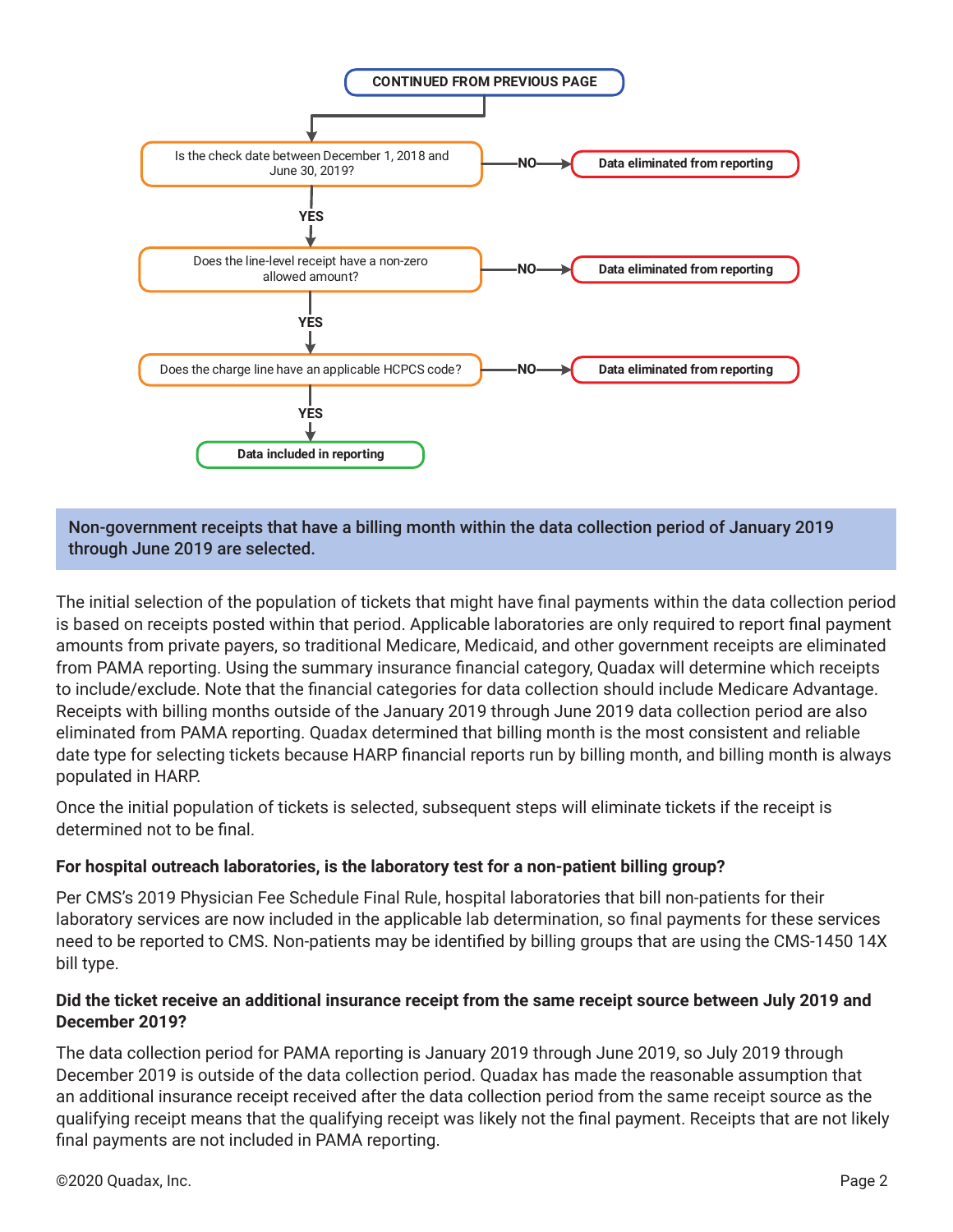#### **Did the ticket receive an insurance refund after the receipt between January 2019 and December 2019?**

Insurance refunds could indicate that the payer has not made the final payment, so Quadax has made the reasonable assumption that an insurance refund received on the ticket after the receipt between January 2019 and December 2019 means that the receipt should not be included in PAMA reporting. Receipts that are not likely final payments are not included in PAMA reporting. This reasoning applies to all insurance refunds, including reverse refunds.

## **Was the ticket or case in a client-specific appeal hold status in HARP or an Appeals Case Status Summary 2 case status in PAS at the time of the June 2019 monthend?**

When determining whether a ticket is being appealed, different indicators are used by different clients. Quadax Client Services will determine what indicator is appropriate for each client. For some clients, HARP hold codes will be used to determine whether a ticket is being appealed. For other clients, the PAS case status of Appeals Case Status Summary 2 will be used to make that determination.

A client-specific appeal hold status in HARP or an Appeals Case Status Summary 2 case status in PAS means the ticket or case is in the appeal process. Appeals can result in an additional receipt, and if the ticket is still in the appeal process at the time of June 2019 monthend, that additional receipt would be received after June 2019, which is outside of the data collection period. As stated in the second step of the ticket selection process, Quadax has made the reasonable assumption that an additional receipt received after the data collection period from the same receipt source as the qualifying receipt means that the qualifying receipt was likely not the final payment. Receipts that are not likely final payments are not included in PAMA reporting.

## **Line-level receipt information is pulled from either payer 835, RemitMax 835, or HARP LIRP data.**

Once a ticket has been selected, line-level receipt information will be pulled from either payer 835, RemitMax 835, or HARP LIRP data. To ensure that only payments from private payers are included in the data, payer and RemitMax 835 remittance data is filtered by Line of Business (LOB) code, and HARP LIRP data is filtered by receipt source. Only payer and RemitMax 835 remittances with LOB codes 11, 12, 13, 14, 15, 16, BL, CI, and HM, and HARP LIRP data with receipt sources that match the summary insurance financial category or rerouted summary insurance financial category of the receipt are included in reporting. The LOB codes are defined below.

| <b>LOB Code</b> | <b>Description</b>                                   |
|-----------------|------------------------------------------------------|
| 11              | <b>Other Non-Federal Programs</b>                    |
| 12              | Preferred Provider Organization (PPO)                |
| 13              | Point of Service (POS)                               |
| 14              | Exclusive Provider Organization (EPO)                |
| 15              | <b>Indemnity Insurance</b>                           |
| 16              | Health Maintenance Organization (HMO) Medicare Risk* |
| <b>BL</b>       | <b>Blue Cross/Blue Shield</b>                        |
| CI              | <b>Commercial Insurance</b>                          |
| <b>HM</b>       | <b>Health Maintenance Organization</b>               |

*\*This is the LOB code for Medicare Advantage, which is included as private payer data.*